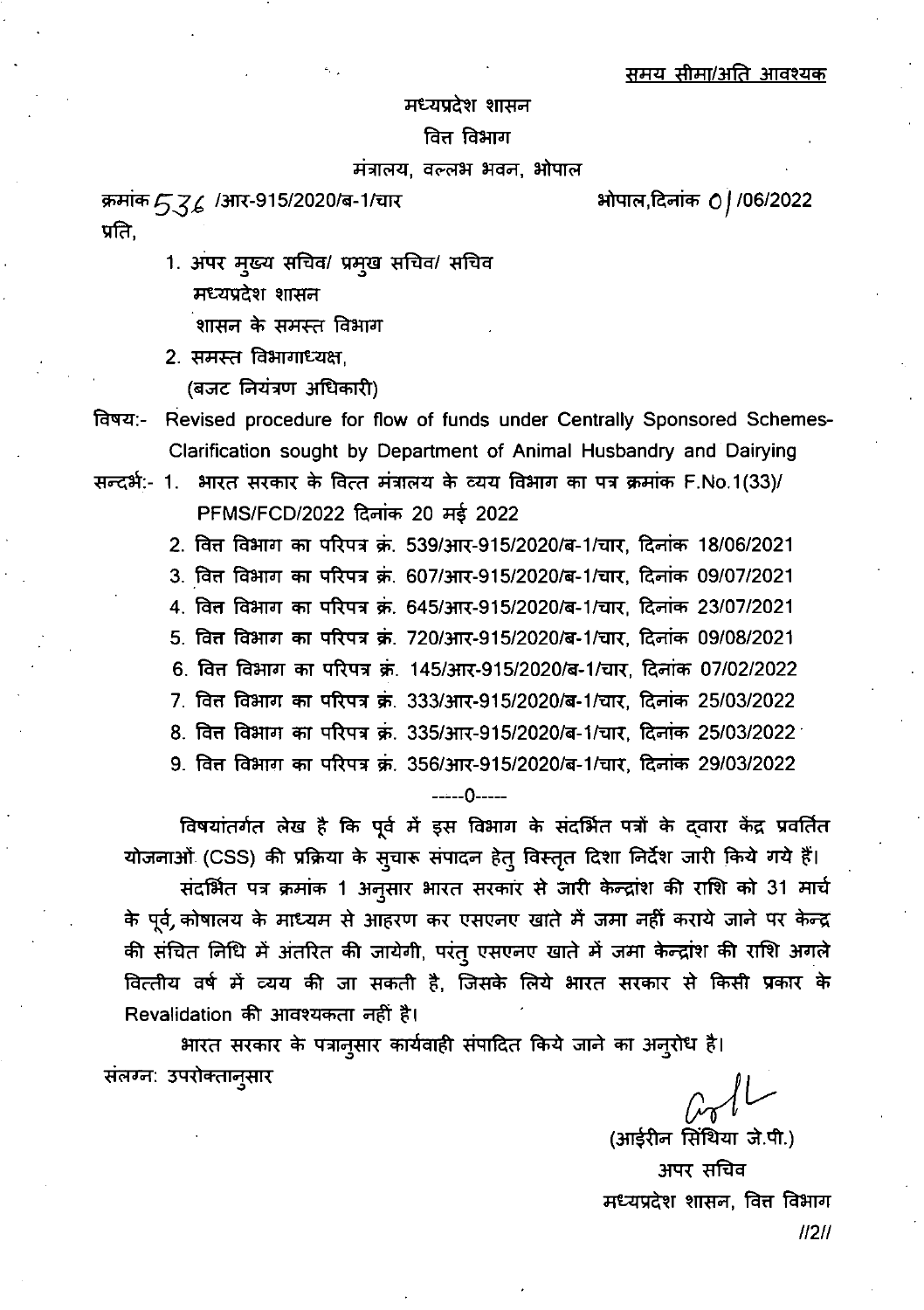पृष्ठां. क्रमांक 537/आर-915/2020/ब-1/चार प्रतिलिपि:-

# भोपाल,दिनांक*0* | /06/2022

- $\mathbf{1}$ . आयुक्त, कोष एवं लेखा, म.प्र. पर्यावास भवन, भोपाल
- राज्य नोडल अधिकारी, राज्य पीएफएमएस पर्यवेक्षण इकाई, म.प्र. भोपाल  $2.$
- $3.$ संचालक वित्तीय प्रबंधन सूचना प्रणाली, मंत्रालय भोपाल
- आयुक्त, संचालनालय संस्थागत वित्त, म.प्र. विंध्याचल भवन, भोपाल  $\overline{4}$ .

की ओर सूचनार्थ और आवश्यक कार्यवाही हेतु प्रेषित।<sub>,</sub>

(अरक्किंद कुमार गुप्ता)

अवर सचिव मध्यप्रदेश शासन, वित्त विभाग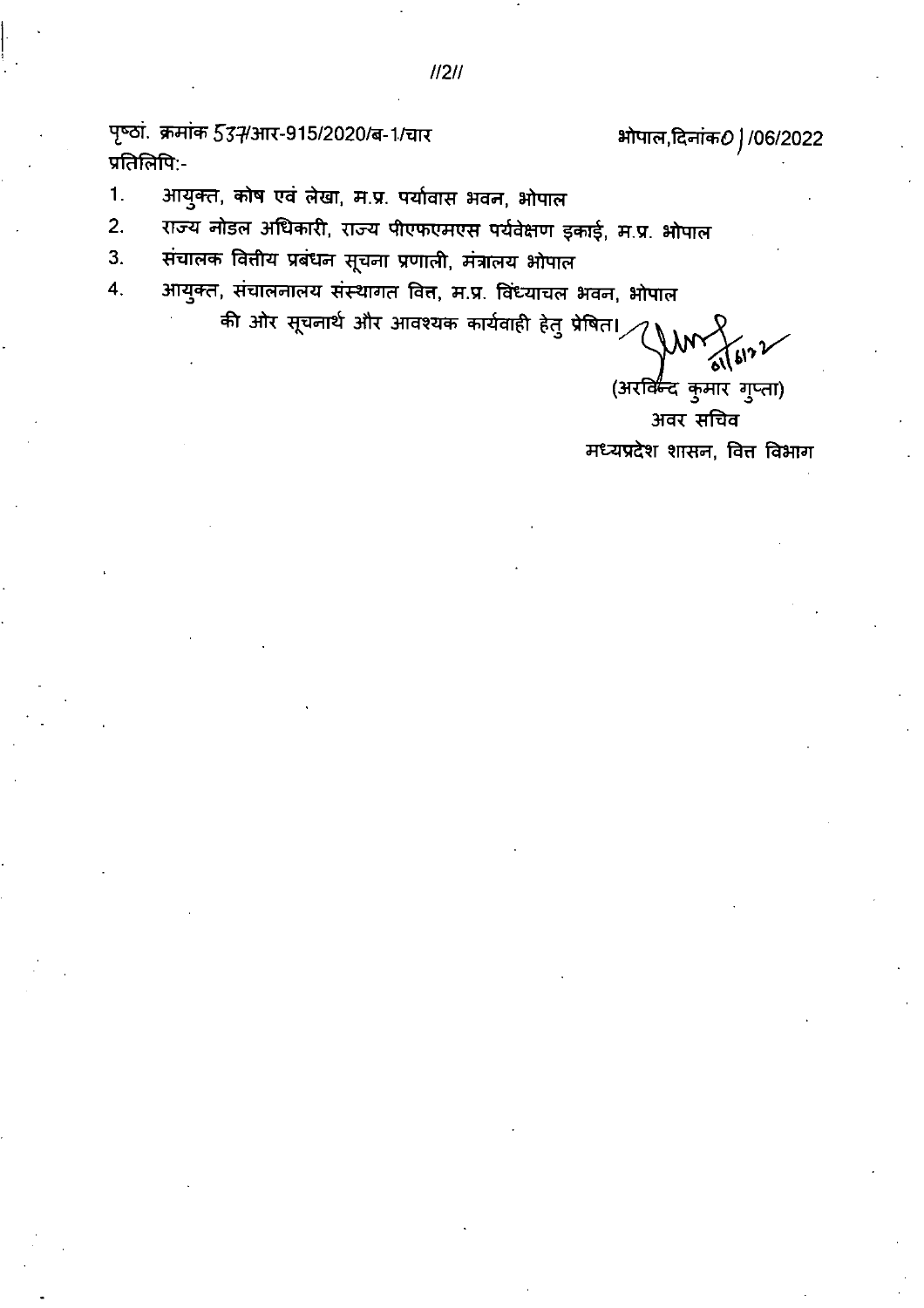संख्य कार्यालय

'North Block, New Delhi,  $20<sup>th</sup>$  May, 2022

### **OFFICE MEMORANDUM**

F. No. 1/(33)/PFMS/2022 Government of India Ministry of Finance Department of Expenditure

मध्य प्र<del>देश शाक</del>्षन

**/\*P-TrIT (11-1)** 

Subject: Revised procedure for flow of funds under Centrally Sponsored Schemes — Clarification sought by Department of Animal Husbandry and Dairying (DAHD) reg.

The undersigned is directed to refer to the DAHD OM No. 41-04/2021-Budget (AHD) dated  $28<sup>th</sup>$  April, 2022 regarding issue of revalidation of unspent balance with the States/UTs out of funds released during 2021-22.

2. The matter has been examined in this Department. It has been decided that the Central share released to a State/UT during a Financial Year (FY) under a Centrally Sponsored Scheme (CSS), but not released further from the State treasury to the SNA account by the closing of the FY year (i.e. by  $31<sup>st</sup>$  March), shall be returned to the Consolidated Fund of India (CFI) through RBI advice. However, the amount released from the State treasury to the \_ SNA account during the same FY may be used by the SNA in the next FY without the need for any revalidation.<br>3. This issues w<br>3. This issues w<br>3. This issues w<br>(1)<br> $\mathcal{R}^5$  (1)<br> $\mathcal{R}^6$  (2)

This issues with the approval of the Competent Authority.

 $0.18137.000$ 

Petech

(Prateek Kumar Singh) **Director** Tel. No. 23094961

1. All Secretaries of all Departments/Ministries, Government of India

- 2. Chief Secretaries of all States/UTs with Legislature
- $\overline{3}$ . Financial Advisers of all Ministries of Government of India
- $\overline{4}$ . Addl. CGA (PFMS), 0/o CGA, [NA, New Delhi

 $D S(\frac{\beta_{11}}{2})$   $D S(\frac{\beta_{11}}{2})$  $S(145)$ 2 4 MAY 2022  $\frac{1}{315}$ ୧ଽ